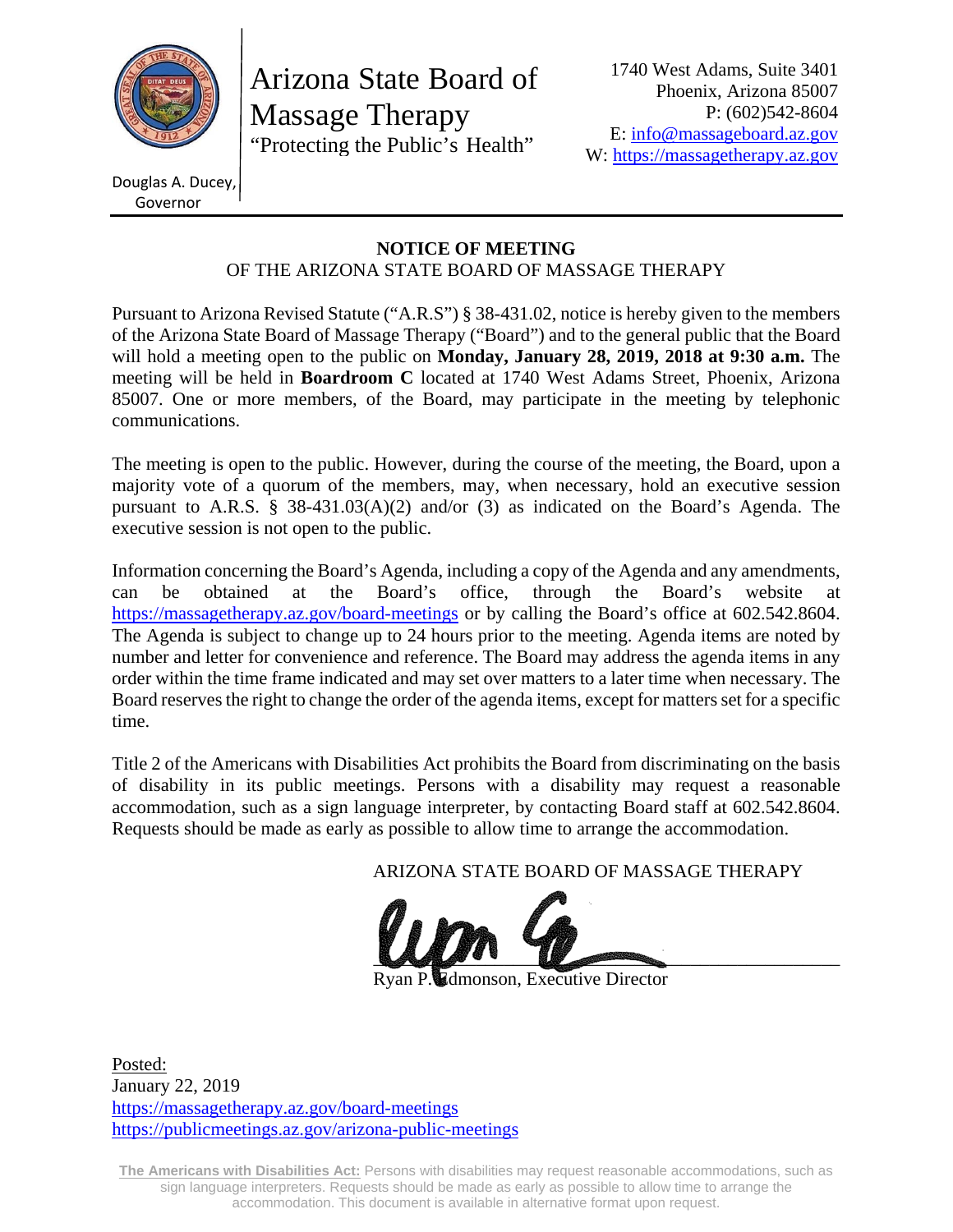

Arizona State Board of Massage Therapy "Protecting the Public's Health"

1740 West Adams, Suite 3400 Phoenix, Arizona 85007 P: (602)542-8604 E: info@massageboard.az.gov W: www.massageboard.az.gov

Douglas A. Ducey, Governor

# **January 28, 2019 Board Meeting Agenda**

The Arizona State Board of Massage Therapy's ("Board") President reserves the right to change the order of items on the agenda, except for public hearings set for a specific time.

During the Board meeting and upon a vote of the majority of a quorum, the Board may go into executive session to obtain legal advice from the Board's attorney(s) pursuant to Arizona Revised Statute ("A.R.S.") § 38-431.03(A)(3) on any agenda items listed on the agenda. All meeting attendees whose presence is not required in an executive session will be required to leave the meeting room during executive session. Any and all legal action will take place in open session.

# **I. CALL TO ORDER**

# **II. CALL TO THE PUBLIC**

 Pursuant to A.R.S. § 38-431.01(H), the Board may make an open call to the public during a public meeting, subject to reasonable time, place and manner restrictions, to allow individuals to address the public body on any issue within the jurisdiction of the public body. However, members of the Board are not allowed to discuss or take legal action on matters raised during an open call to the public unless the matters are properly noticed for discussion and legal action. The Board, however, may ask staff to review a matter or may ask that a matter be put on a future agenda.

# **III. DECLARATION OF CONFLICTS OF INTEREST – A.R.S. § 38-503**

## **IV. REVIEW, DISCUSSION AND POSSIBLE ACTION ON BOARD MEETING MINUTES**

- A. Discussion and approval of the Open Session Minutes from the December 17, 2018 board meeting.
- B. Discussion and approval of the Open Session Minutes from the December 20, 2018 board meeting.

# **V. ITEMS FOR BOARD REVIEW, DISCUSSION AND POSSIBLE ACTION**

Upon a vote of the majority of a quorum, the Board may go into executive session, pursuant to A.R.S. § 38-431.03(A)(2) to discuss or consider records exempt, by law, from public inspection, including the receipt and discussion of information or testimony that is specifically required to be maintained as confidential by state or federal law.

A. Formal Hearing(s)

Pursuant to A.R.S. § 32-4254, the Board will hold a formal hearing to review, discuss and take possible action for the following file(s):

1. File No. 16-129; Lozano, Frank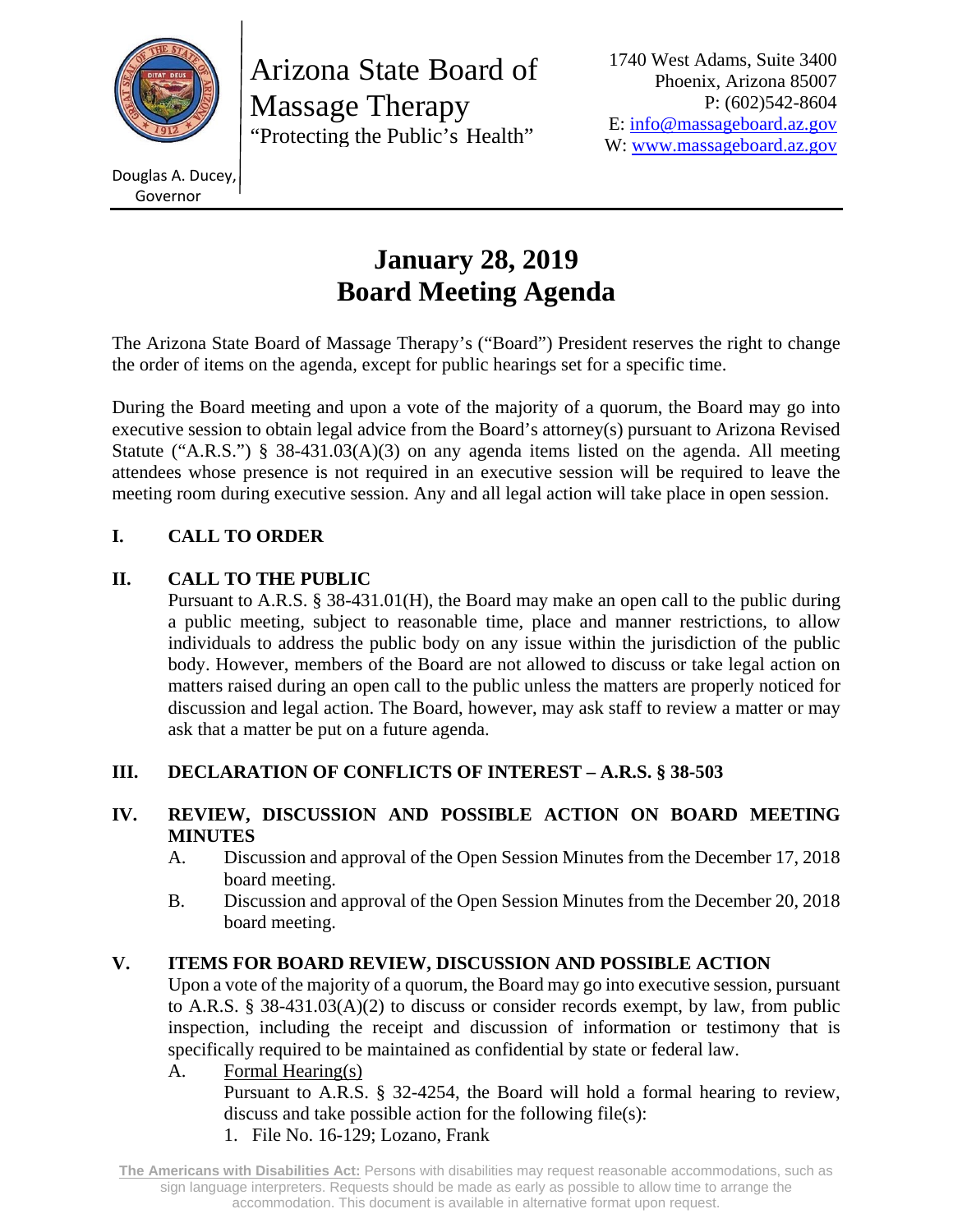- B. Rehearing of Board's Formal Interview Decision Pursuant to A.A.C. R4-15-401, the Board will rehear the formal interview to review, discuss and take possible action for the following file(s): 1. File No. 18-121; Ortiz, José
- C. Investigation File(s)

Board to review, discuss and take possible action on investigation files, including any complaints, respondents' responses, medical records, investigative reports and any other documentation received in the course of the investigation for the following files:

- 1. File No. 19-120; Thomas, Michelle
- 2. File No. 19-130; Boyle, Robert
- 3. File No. 19-135; VanTilborg, Dusti

#### D. License Application(s) for Arizona Massage Therapy License(s)

Board to review and discuss the license applications pursuant to A.R.S. §§ 32-4222 & 32-4223 and A.A.C. R4-15-201 & R4-15-203, and may vote to take action on the following applicants:

- 1. Branigan, Taylor
- 2. Greene, Molly
- 3. Hsu, Ying Feng
- 4. Rudd, Cean
- 5. Salazar, Carlie
- E. Unlawful Use of the Massage Therapy Designation and/or Unlawful Practice Board to review and discuss the documents and materials received pursuant to A.R.S. §§ 32-4252 and 32-4255, and may vote to take action on the following matters:
	- 1. File No. 19-134; Lyman, Rod
	- 2. File No. 19-136; Magic Feet Reflexology
	- 3. File No. 19-137; Magic Feet Rejuvenation

#### F. Review Compliance/Non-compliance with Board Order

Board to review and discuss compliance/non-compliance with the terms of the Board Order. The Board may take possible action, if necessary regarding the following file(s):

- 1. 18-127 and 18-135; Martinez, Javier
- 2. 18-139; Grandy, Roderick
- G. Application(s) for Massage Therapy School(s) Recognition

Board to review and discuss the massage therapy school(s) application(s) pursuant to A.R.S. § 32-4228 and A.A.C. R4-15-204, and may vote to take action on the following applicants:

1. ATI College – Los Angeles, CA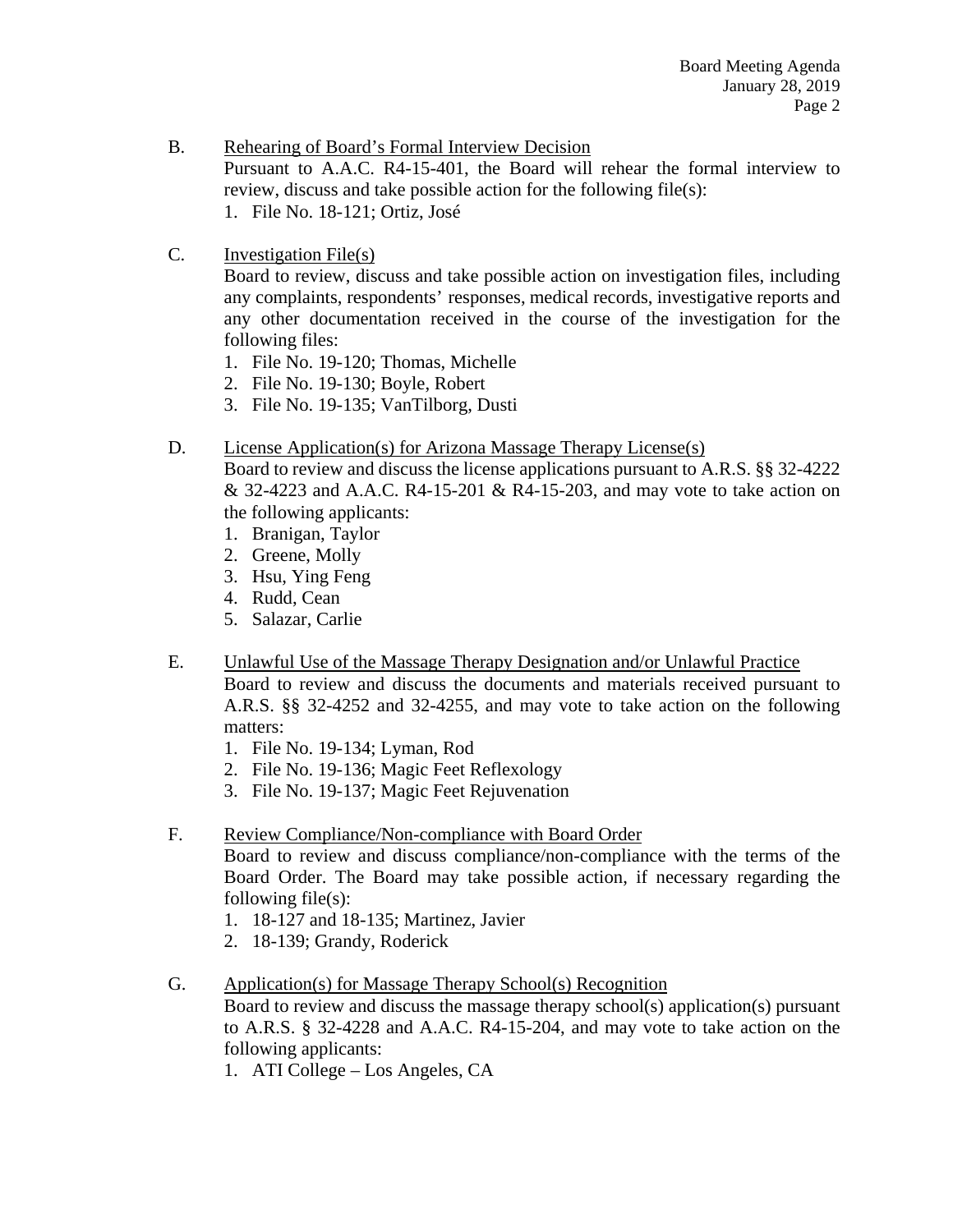#### H. Board Elections

Pursuant to A.R.S. § 32-4203(A)(9), [the Board], at its first regular meeting after the start of each calendar year, [shall] elect officers from among its members as necessary to accomplish board business

- 1. Nomination and Election of Board Officers
- I. Executive Director
	- 1. Conduct Interview for Executive Director Position

The Board may go into Executive Session pursuant to A.R.S. 38-431.03(A)(1) and (2) to conduct the interview.

- a. Candidate, Tom Augherton
- 2. Executive Director Selection

Review, discussion, and possible action regarding consideration of candidate, Tom Augherton for Executive Director and possible selection of same. The Board may go into Executive Session pursuant to A.R.S. 38-431.03(A)(1) and (2) to discuss candidates and the salary for the Executive Director Position and A.R.S. 431-03(A)(3) to receive legal advice.

3. Review, discussion and possible action on continuing a search for an Executive Director.

## **VI. FEDERATION OF STATE MASSAGE THERAPY BOARDS ("FSMTB")**

Consideration for the approval of the Board's Executive Director's attendance at the FSMTB Member Board Executive Summit held in Cleveland, Ohio from April 18, 2019 to April 19, 2019.

# **VII. EXECUTIVE DIRECTOR'S REPORT**

Executive Director to provide an update and/or summary on the following items: the listed items are subject to Board discussion and may result in action by the Board.

- A. Budget Update
- B. Agency Operations
	- 1. Potential 2019 Monthly Board Meeting Dates
		- a. January 28, 2019;
		- b. February 25, 2019;
		- c. March 25, 2019;
		- d. April 29, 2019;
		- e. May 20, 2019;
		- f. June 24, 2019;
		- g. July 29, 2019;
		- h. August 26, 2019;
		- i. September 30, 2019;
		- j. October 28, 2019 (only meeting in boardroom B, as opposed to C);
		- k. November 25, 2019; and
		- l. December 16, 2019